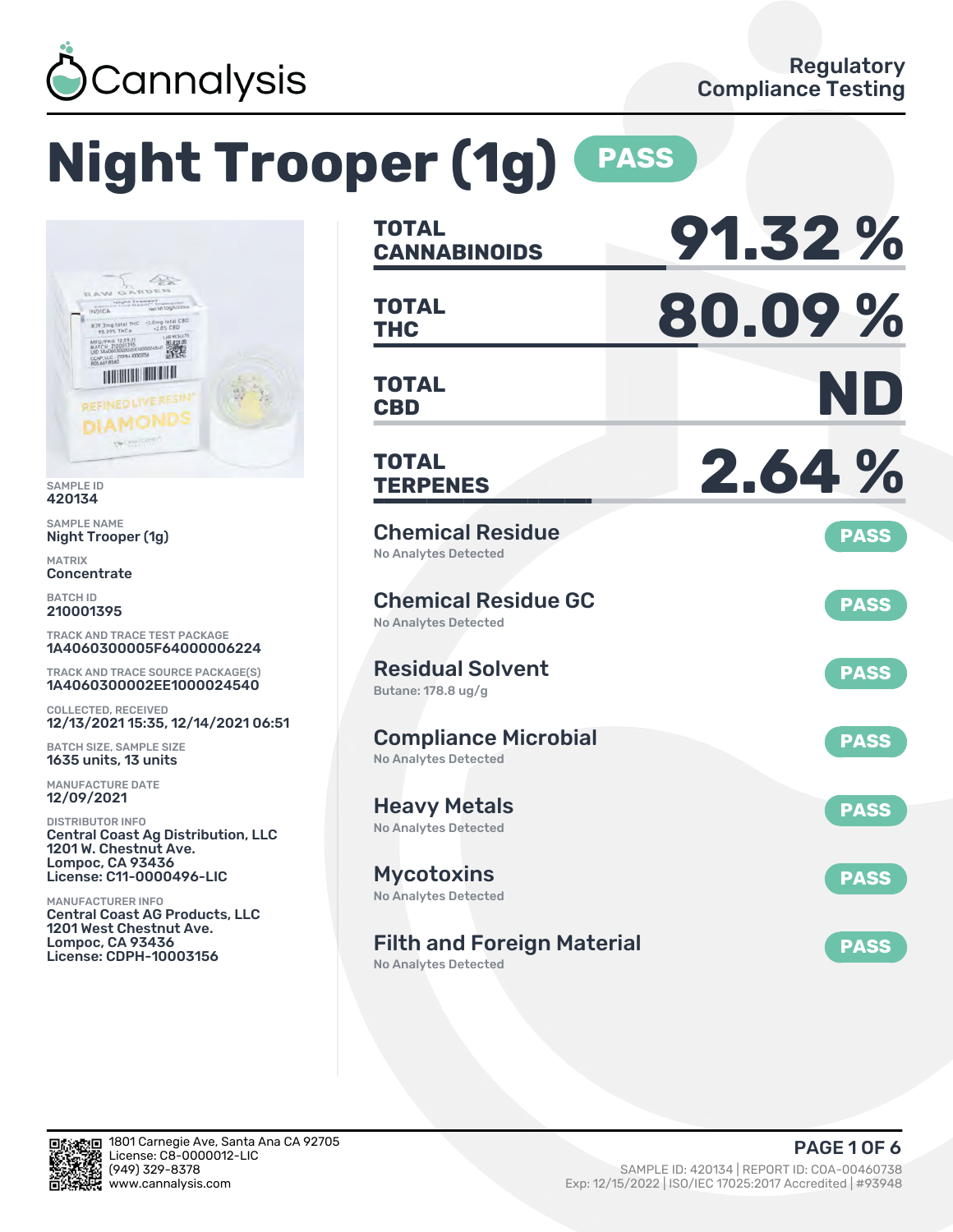

## CANNABINOID ANALYSIS

Total THC,CBD value(s) have been decarboxylated.

| TOTAL THC:          | 800.9 mg/g (80.09 %), 800.9 mg per package |
|---------------------|--------------------------------------------|
| TOTAL CBD:          | ND.                                        |
| TOTAL CANNABINOIDS: | 913.2 mg/g (91.32 %)                       |

UNIT OF MEASUREMENT: Milligrams per Gram(mg/g)

| <b>ANALYTE</b>         | <b>RESULT</b>        | LOD   | <b>LLOO</b> | <b>ANALYTE</b>   | <b>RESULT</b> | <b>LOD</b> | LL <sub>00</sub> |
|------------------------|----------------------|-------|-------------|------------------|---------------|------------|------------------|
| <b>THCa</b>            | 913.2 mg/g (91.32 %) | 5.000 | 10.000      | CBDa             | <b>ND</b>     | 5.000      | 10.000           |
| D9THC                  | $<$ 1 mg/g           | 5.000 | 10.000      | <b>CBD</b>       | <b>ND</b>     | 5.000      | 10.000           |
| D8THC                  | ND                   | 5.000 | 10.000      | CBD <sub>v</sub> | <b>ND</b>     | 5.000      | 10.000           |
| <b>CBN</b>             | <b>ND</b>            | 5.000 | 10.000      | CBCa             | <b>ND</b>     | 5.000      | 10.000           |
| THCva                  | <b>ND</b>            | 5.000 | 10.000      | <b>CBC</b>       | <b>ND</b>     | 5.000      | 10.000           |
| <b>THC<sub>v</sub></b> | <b>ND</b>            | 5.000 | 10.000      | CBGa             | <b>ND</b>     | 5.000      | 10.000           |
| ExoTHC                 | <b>ND</b>            | 5.000 | 10.000      | <b>CBG</b>       | <b>ND</b>     | 5.000      | 10.000           |
| <b>CBL</b>             | <b>ND</b>            | 5.000 | 10.000      |                  |               |            |                  |

#### ADDITIONAL INFORMATION

| Method:              | SOP-TECH-001 | Sample Prepped: 12/14/2021 10:29  | Sample Approved: 12/15/2021 12:10  |  |
|----------------------|--------------|-----------------------------------|------------------------------------|--|
| Instrument: UPLC-DAD |              | Sample Analyzed: 12/14/2021 12:25 | Prep-Analytical Batch: 34483-28403 |  |



TOTAL TERPENES: 26.46 mg/g (2.646 %)

 $Gram(mg/g)$ 

| UNIT OF MEASUREMENT: | Milligrams per |
|----------------------|----------------|
|----------------------|----------------|

| <b>ANALYTE</b>          | <b>RESULT</b>                                                                                                                               | <b>LOD</b> | <b>LLOQ</b> | <b>ANALYTE</b>         | <b>RESULT</b>                                       | <b>LOD</b> | <b>LLOQ</b> |
|-------------------------|---------------------------------------------------------------------------------------------------------------------------------------------|------------|-------------|------------------------|-----------------------------------------------------|------------|-------------|
| 3-Carene                | <b>ND</b>                                                                                                                                   | 1.000      | 2.500       | Alpha bisabolol        | <ll0q< td=""><td>0.1000</td><td>0.5000</td></ll0q<> | 0.1000     | 0.5000      |
| Alpha cedrene           | ND                                                                                                                                          | 1.000      | 2.500       | Alpha humulene         | 1.306 mg/g $(0.1306\%)$                             | 0.5000     | 1.000       |
| Alpha pinene            | 5.995 mg/g (0.5995 %)                                                                                                                       | 0.1000     | 1.000       | Alpha terpinene        | <b>ND</b>                                           | 0.5000     | 1.000       |
| Alpha terpineol         | <lloq< td=""><td>0.3260</td><td>0.6520</td><td>Beta caryophyllene</td><td>4.851 mg/g (0.4851%)</td><td>0.5000</td><td>1.000</td></lloq<>    | 0.3260     | 0.6520      | Beta caryophyllene     | 4.851 mg/g (0.4851%)                                | 0.5000     | 1.000       |
| Beta myrcene            | 9.119 mg/g (0.9119 %)                                                                                                                       | 0.5000     | 1.000       | Beta pinene            | 1.893 mg/g (0.1893 %)                               | 0.6070     | 1.214       |
| Borneol                 | <b>ND</b>                                                                                                                                   | 1.000      | 2.500       | Camphene               | <b>ND</b>                                           | 0.5000     | 1.000       |
| Camphor                 | <b>ND</b>                                                                                                                                   | 0.1000     | 0.5000      | Caryophyllene oxide ND |                                                     | 0.5000     | 2.500       |
| Cedrol                  | <b>ND</b>                                                                                                                                   | 0.5000     | 1.000       | Cis geraniol           | <b>ND</b>                                           | 1.000      | 2.500       |
| Cis nerolidol           | ND.                                                                                                                                         | 2.500      | 5.000       | Eucalyptol             | <b>ND</b>                                           | 0.1000     | 0.5000      |
| Fenchol                 | <b>ND</b>                                                                                                                                   | 0.5000     | 1.000       | Fenchone               | <b>ND</b>                                           | 0.1000     | 0.5000      |
| Gamma terpinene         | <b>ND</b>                                                                                                                                   | 0.1000     | 0.5000      | Gamma terpineol        | <b>ND</b>                                           | 0.2090     | 0.5230      |
| Geranyl acetate         | <b>ND</b>                                                                                                                                   | 0.1000     | 0.5000      | Guaiol                 | <b>ND</b>                                           | 2.500      | 5.000       |
| Isoborneol              | <b>ND</b>                                                                                                                                   | 0.5000     | 1.000       | Isopulegol             | <b>ND</b>                                           | 2.500      | 5.000       |
| Limonene                | <lloq< td=""><td>0.5000</td><td>2.500</td><td>Linalool</td><td>1.308 mg/g <math>(0.1308\%)</math></td><td>0.5000</td><td>1.000</td></lloq<> | 0.5000     | 2.500       | Linalool               | 1.308 mg/g $(0.1308\%)$                             | 0.5000     | 1.000       |
| Menthol                 | <b>ND</b>                                                                                                                                   | 1.000      | 2.500       | Ocimene 1              | <b>ND</b>                                           | 0.1550     | 0.3100      |
| Ocimene <sub>2</sub>    | <lloq< td=""><td>0.3450</td><td>1.725</td><td>P-cymene</td><td><b>ND</b></td><td>0.5230</td><td>1.045</td></lloq<>                          | 0.3450     | 1.725       | P-cymene               | <b>ND</b>                                           | 0.5230     | 1.045       |
| P-mentha-1,5-diene ND   |                                                                                                                                             | 0.5000     | 1.000       | Pulegone               | <b>ND</b>                                           | 0.1000     | 0.5000      |
| Sabinene                | <b>ND</b>                                                                                                                                   | 0.5000     | 1.000       | Terpinolene            | 1.990 mg/g $(0.1990\%)$                             | 0.1000     | 0.5000      |
| Trans beta farnesene ND |                                                                                                                                             | 2.500      | 5.000       | Trans geraniol         | <b>ND</b>                                           | 0.5000     | 2.500       |
| Trans nerolidol         | <b>ND</b>                                                                                                                                   | 0.5000     | 2.500       | Valencene              | <b>ND</b>                                           | 0.5000     | 1.000       |

| ANALYTE             | RESULT                                              | LOD    | LLOO   |
|---------------------|-----------------------------------------------------|--------|--------|
| Alpha bisabolol     | <lloq< td=""><td>0.1000</td><td>0.5000</td></lloq<> | 0.1000 | 0.5000 |
| Alpha humulene      | 1.306 mg/g $(0.1306\%)$                             | 0.5000 | 1.000  |
| Alpha terpinene     | ND.                                                 | 0.5000 | 1.000  |
| Beta caryophyllene  | 4.851 mg/g $(0.4851\%)$                             | 0.5000 | 1.000  |
| Beta pinene         | 1.893 mg/g (0.1893 %)                               | 0.6070 | 1.214  |
| Camphene            | <b>ND</b>                                           | 0.5000 | 1.000  |
| Caryophyllene oxide | <b>ND</b>                                           | 0.5000 | 2.500  |
| Cis geraniol        | <b>ND</b>                                           | 1.000  | 2.500  |
| Eucalyptol          | <b>ND</b>                                           | 0.1000 | 0.5000 |
| Fenchone            | <b>ND</b>                                           | 0.1000 | 0.5000 |
| Gamma terpineol     | <b>ND</b>                                           | 0.2090 | 0.5230 |
| Guaiol              | <b>ND</b>                                           | 2.500  | 5.000  |
| Isopulegol          | <b>ND</b>                                           | 2.500  | 5.000  |
| Linalool            | 1.308 mg/g (0.1308 %)                               | 0.5000 | 1.000  |
| Ocimene 1           | <b>ND</b>                                           | 0.1550 | 0.3100 |
| P-cymene            | ND.                                                 | 0.5230 | 1.045  |
| Pulegone            | <b>ND</b>                                           | 0.1000 | 0.5000 |
| Terpinolene         | 1.990 mg/g (0.1990 %)                               | 0.1000 | 0.5000 |
| Trans geraniol      | <b>ND</b>                                           | 0.5000 | 2.500  |
| Valencene           | <b>ND</b>                                           | 0.5000 | 1.000  |



PAGE 2 OF 6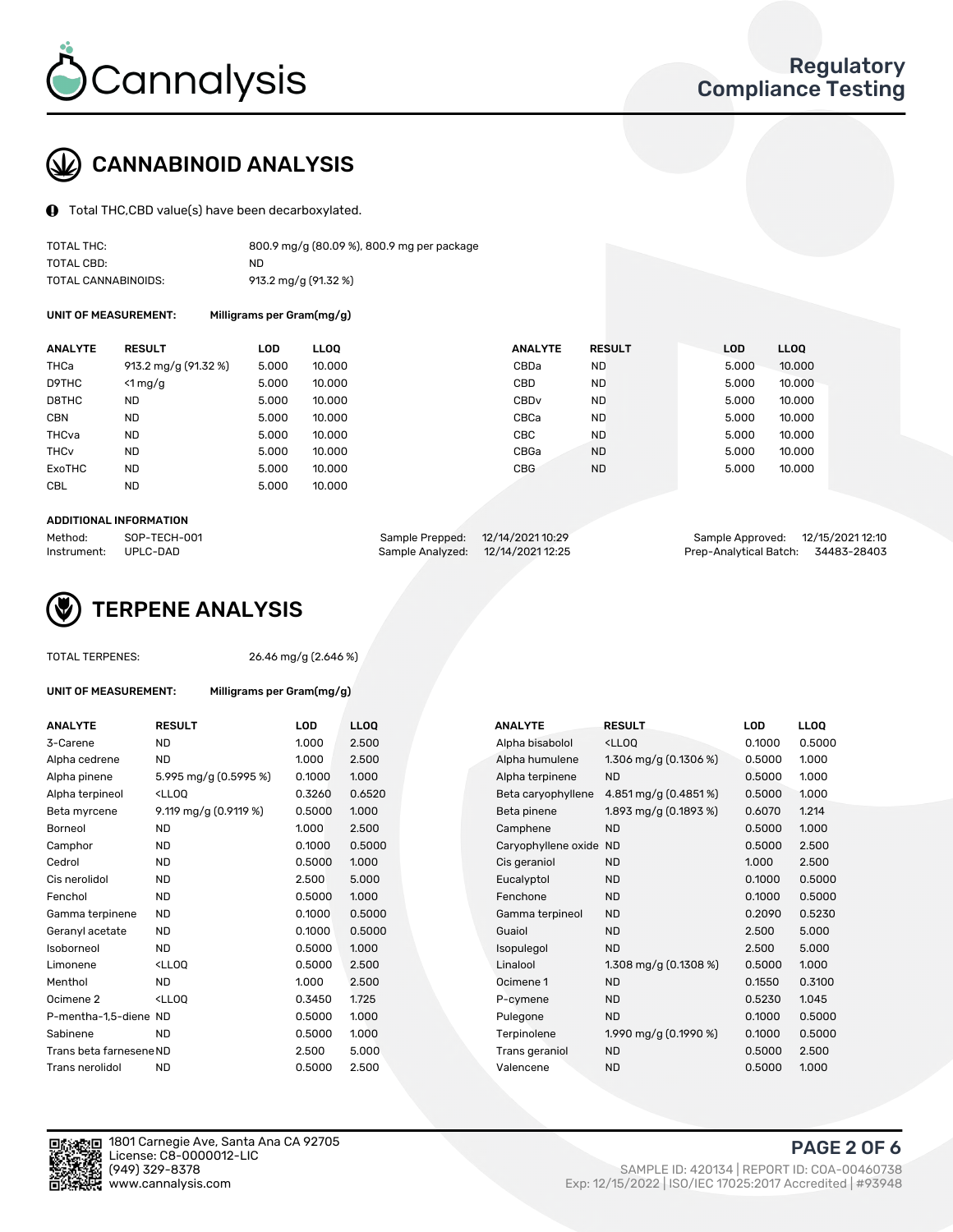

## Regulatory Compliance Testing

#### ADDITIONAL INFORMATION

Method: SOP-TECH-027 Sample Prepped: 12/14/2021 11:14 Sample Approved: 12/15/2021 15:51 Prep-Analytical Batch: 34485-28397



CHEMICAL RESIDUE ANALYSIS PASS

UNIT OF MEASUREMENT: Micrograms per Gram(ug/g)

| <b>ANALYTE</b>    | <b>RESULT</b> | LOD    | LL <sub>OO</sub> | <b>ACTION LEVEL</b> |      | <b>ANALYTE</b>      | <b>RESULT</b> | <b>LOD</b> | <b>LLOQ</b> | <b>ACTION LEVEL</b> |      |
|-------------------|---------------|--------|------------------|---------------------|------|---------------------|---------------|------------|-------------|---------------------|------|
| Abamectin         | <b>ND</b>     | 0.0200 | 0.0400           | 0.1000              | Pass | Acephate            | <b>ND</b>     | 0.0200     | 0.0400      | 0.1000              | Pass |
| Acequinocyl       | <b>ND</b>     | 0.0200 | 0.0400           | 0.1000              | Pass | Acetamiprid         | <b>ND</b>     | 0.0200     | 0.0400      | 0.1000              | Pass |
| Aldicarb          | <b>ND</b>     | 0.0200 | 0.0400           | 0.0                 | Pass | Azoxystrobin        | <b>ND</b>     | 0.0200     | 0.0400      | 0.1000              | Pass |
| Bifenazate        | <b>ND</b>     | 0.0200 | 0.0400           | 0.1000              | Pass | <b>Bifenthrin</b>   | <b>ND</b>     | 0.0200     | 0.0400      | 3.000               | Pass |
| <b>Boscalid</b>   | <b>ND</b>     | 0.0200 | 0.0400           | 0.1000              | Pass | Carbaryl            | <b>ND</b>     | 0.0200     | 0.0400      | 0.5000              | Pass |
| Carbofuran        | <b>ND</b>     | 0.0200 | 0.0400           | 0.0                 | Pass | Chlorantraniliprole | <b>ND</b>     | 0.0200     | 0.0400      | 10.00               | Pass |
| Clofentezine      | <b>ND</b>     | 0.0200 | 0.0400           | 0.1000              | Pass | Coumaphos           | <b>ND</b>     | 0.0200     | 0.0400      | 0.0                 | Pass |
| Cyfluthrin        | <b>ND</b>     | 0.4000 | 1.000            | 2.000               | Pass | Cypermethrin        | <b>ND</b>     | 0.4000     | 1.000       | 1.000               | Pass |
| Daminozide        | <b>ND</b>     | 0.0200 | 0.0400           | 0.0                 | Pass | Diazinon            | <b>ND</b>     | 0.0200     | 0.0400      | 0.1000              | Pass |
| <b>Dichlorvos</b> | <b>ND</b>     | 0.0200 | 0.0400           | 0.0                 | Pass | Dimethoate          | <b>ND</b>     | 0.0200     | 0.0400      | 0.0                 | Pass |
| Dimethomorph      | <b>ND</b>     | 0.0200 | 0.0400           | 2.000               | Pass | <b>Ethoprophos</b>  | <b>ND</b>     | 0.0200     | 0.0400      | 0.0                 | Pass |
| Etofenprox        | <b>ND</b>     | 0.0200 | 0.0400           | 0.0                 | Pass | Etoxazole           | <b>ND</b>     | 0.0200     | 0.0400      | 0.1000              | Pass |
| Fenhexamid        | <b>ND</b>     | 0.0200 | 0.0400           | 0.1000              | Pass | Fenoxycarb          | <b>ND</b>     | 0.0200     | 0.0400      | 0.0                 | Pass |
| Fenpyroximate     | <b>ND</b>     | 0.0200 | 0.0400           | 0.1000              | Pass | Fipronil            | <b>ND</b>     | 0.0400     | 0.1000      | 0.0                 | Pass |
| Flonicamid        | <b>ND</b>     | 0.0200 | 0.0400           | 0.1000              | Pass | Fludioxonil         | <b>ND</b>     | 0.0200     | 0.0400      | 0.1000              | Pass |
| Hexythiazox       | <b>ND</b>     | 0.0200 | 0.0400           | 0.1000              | Pass | Imazalil            | <b>ND</b>     | 0.0200     | 0.0400      | 0.0                 | Pass |
| Imidacloprid      | <b>ND</b>     | 0.0200 | 0.0400           | 5.000               | Pass | Kresoxim methyl     | <b>ND</b>     | 0.0200     | 0.0400      | 0.1000              | Pass |
| Malathion         | <b>ND</b>     | 0.0200 | 0.0400           | 0.5000              | Pass | Metalaxyl           | <b>ND</b>     | 0.0200     | 0.0400      | 2.000               | Pass |
| Methiocarb        | <b>ND</b>     | 0.0200 | 0.0400           | 0.0                 | Pass | Methomyl            | <b>ND</b>     | 0.0200     | 0.0400      | 1.000               | Pass |
| Mevinphos         | <b>ND</b>     | 0.0200 | 0.0400           | 0.0                 | Pass | Myclobutanil        | <b>ND</b>     | 0.0200     | 0.0400      | 0.1000              | Pass |
| Naled             | <b>ND</b>     | 0.0200 | 0.0400           | 0.1000              | Pass | Oxamyl              | <b>ND</b>     | 0.0200     | 0.0400      | 0.5000              | Pass |
| Paclobutrazol     | <b>ND</b>     | 0.0200 | 0.0400           | 0.0                 | Pass | Permethrins         | <b>ND</b>     | 0.0400     | 0.1000      | 0.5000              | Pass |
| Phosmet           | <b>ND</b>     | 0.0200 | 0.0400           | 0.1000              | Pass | Piperonyl butoxide  | <b>ND</b>     | 0.0200     | 0.0400      | 3.000               | Pass |
| Prallethrin       | <b>ND</b>     | 0.0200 | 0.0400           | 0.1000              | Pass | Propiconazole       | <b>ND</b>     | 0.0200     | 0.0400      | 0.1000              | Pass |
| Propoxur          | <b>ND</b>     | 0.0200 | 0.0400           | 0.0                 | Pass | Pyrethrins          | <b>ND</b>     | 0.0200     | 0.0400      | 0.5000              | Pass |
| Pyridaben         | <b>ND</b>     | 0.0200 | 0.0400           | 0.1000              | Pass | Spinetoram          | <b>ND</b>     | 0.0200     | 0.0400      | 0.1000              | Pass |
| Spinosad          | <b>ND</b>     | 0.0300 | 0.0700           | 0.1000              | Pass | Spiromesifen        | <b>ND</b>     | 0.0200     | 0.0400      | 0.1000              | Pass |
| Spirotetramat     | <b>ND</b>     | 0.0200 | 0.0400           | 0.1000              | Pass | Spiroxamine         | <b>ND</b>     | 0.0200     | 0.0400      | 0.0                 | Pass |
| Tebuconazole      | <b>ND</b>     | 0.0200 | 0.0400           | 0.1000              | Pass | Thiacloprid         | <b>ND</b>     | 0.0200     | 0.0400      | 0.0                 | Pass |
| Thiamethoxam      | <b>ND</b>     | 0.0200 | 0.0400           | 5.000               | Pass | Trifloxystrobin     | <b>ND</b>     | 0.0200     | 0.0400      | 0.1000              | Pass |

### ADDITIONAL INFORMATION

Method: SOP-TECH-002 Sample Prepped: 12/14/2021 11:27 Sample Approved: 12/15/2021 15:28 Prep-Analytical Batch: 34488-28405

PAGE 3 OF 6

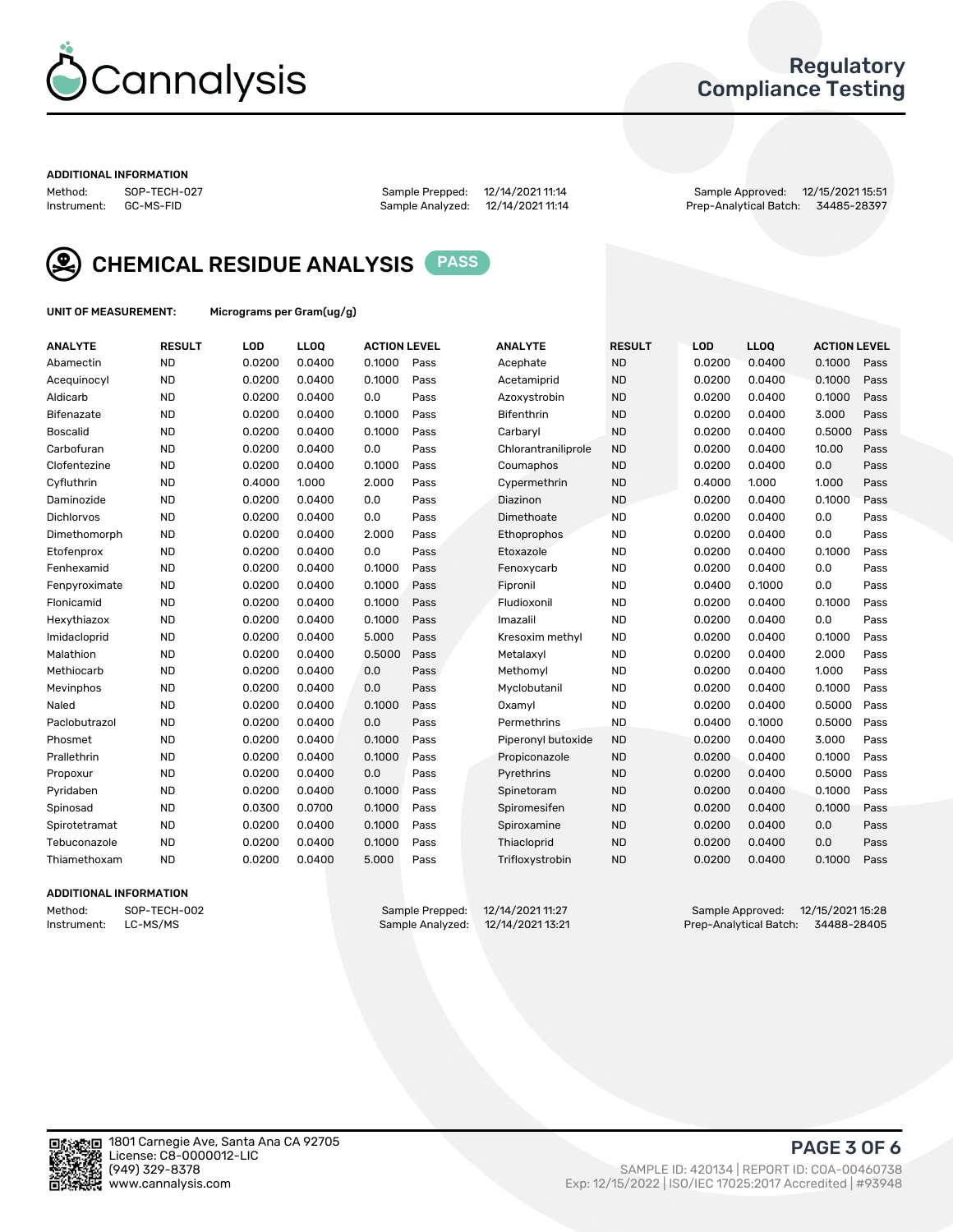

## CHEMICAL RESIDUE GC ANALYSIS PASS

| UNIT OF MEASUREMENT: |               | Micrograms per Gram(ug/g) |             |                     |      |                |               |        |             |                     |      |
|----------------------|---------------|---------------------------|-------------|---------------------|------|----------------|---------------|--------|-------------|---------------------|------|
| <b>ANALYTE</b>       | <b>RESULT</b> | LOD                       | <b>LLOO</b> | <b>ACTION LEVEL</b> |      | <b>ANALYTE</b> | <b>RESULT</b> | LOD    | <b>LLOO</b> | <b>ACTION LEVEL</b> |      |
| Captan               | <b>ND</b>     | 0.1000                    | 0.2000      | 0.7000              | Pass | Chlordane      | <b>ND</b>     | 0.0109 | 0.0136      | 0.0                 | Pass |
| Methyl parathion     | <b>ND</b>     | 0.0400                    | 0.1000      | 0.0                 | Pass | <b>PCNB</b>    | <b>ND</b>     | 0.0200 | 0.0400      | 0.1000              | Pass |
| Chlorfenapyr         | <b>ND</b>     | 0.0800                    | 0.1000      | 0.0                 | Pass | Chlorpyrifos   | <b>ND</b>     | 0.0800 | 0.1000      | 0.0                 | Pass |

#### ADDITIONAL INFORMATION

| Sample Analyzed: 12/14/2021 13:22<br>Prep-Analytical Batch: 34489-28406<br>Instrument: GC-MS/MS | Method: | SOP-TECH-010 | Sample Prepped: 12/14/2021 11:27 | Sample Approved: 12/15/2021 16:31 |  |
|-------------------------------------------------------------------------------------------------|---------|--------------|----------------------------------|-----------------------------------|--|
|                                                                                                 |         |              |                                  |                                   |  |

## Method: SOP-TECH-010 Sample Prepped: 12/14/2021 11:27 Sample Approved: 12/15/2021 16:31

## RESIDUAL SOLVENT ANALYSIS PASS

UNIT OF MEASUREMENT: Micrograms per Gram(ug/g)

| <b>ANALYTE</b>       | <b>RESULT</b> | LOD    | <b>LLOO</b> | <b>ACTION LEVEL</b> |      | <b>ANALYTE</b>           | <b>RESULT</b> | LOD    | LLOO  | <b>ACTION LEVEL</b> |      |
|----------------------|---------------|--------|-------------|---------------------|------|--------------------------|---------------|--------|-------|---------------------|------|
| Acetone              | <b>ND</b>     | 50.00  | 100.0       | 5000                | Pass | Acetonitrile             | <b>ND</b>     | 50.00  | 100.0 | 410.0               | Pass |
| Benzene              | <b>ND</b>     | 0.5000 | 1.000       | 1.000               | Pass | <b>Butane</b>            | 178.8 $uq/q$  | 50.00  | 100.0 | 5000                | Pass |
| Chloroform           | <b>ND</b>     | 0.5000 | 1.000       | 1.000               | Pass | Ethanol                  | <b>ND</b>     | 50.00  | 100.0 | 5000                | Pass |
| <b>Ethyl Acetate</b> | <b>ND</b>     | 50.00  | 100.0       | 5000                | Pass | <b>Ethyl Ether</b>       | <b>ND</b>     | 50.00  | 100.0 | 5000                | Pass |
| Ethylene oxide       | <b>ND</b>     | 0.5000 | 1.000       | 1.000               | Pass | Heptane                  | <b>ND</b>     | 50.00  | 100.0 | 5000                | Pass |
| Hexane               | <b>ND</b>     | 50.00  | 100.0       | 290.0               | Pass | <b>Isopropyl Alcohol</b> | <b>ND</b>     | 50.00  | 100.0 | 5000                | Pass |
| Methanol             | <b>ND</b>     | 50.00  | 100.0       | 3000                | Pass | Methylene chloride       | <b>ND</b>     | 0.5000 | 1.000 | 1.000               | Pass |
| Pentane              | <b>ND</b>     | 50.00  | 100.0       | 5000                | Pass | Propane                  | <b>ND</b>     | 50.00  | 200.0 | 5000                | Pass |
| Toluene              | <b>ND</b>     | 50.00  | 100.0       | 890.0               | Pass | Xvlenes                  | <b>ND</b>     | 50.08  | 100.0 | 2170                | Pass |
| Trichloroethylene    | <b>ND</b>     | 0.5000 | 1.000       | 1.000               | Pass | 1.2-Dichloroethane       | <b>ND</b>     | 0.5000 | 1.000 | 1.000               | Pass |

#### ADDITIONAL INFORMATION

|             | ADDITIONAL INFORMATION |                                   |                                    |  |
|-------------|------------------------|-----------------------------------|------------------------------------|--|
| Method:     | SOP-TECH-021           | Sample Prepped: 12/14/2021 13:07  | Sample Approved: 12/15/2021 15:15  |  |
| Instrument: | HS-GC-MS/FID           | Sample Analyzed: 12/14/2021 13:22 | Prep-Analytical Batch: 34486-28407 |  |



UNIT OF MEASUREMENT: Cycle Threshold (Ct)

| <b>ANALYTE</b>         | <b>RESULT</b>              | LOD   | <b>LLOO</b> |     | <b>ACTION LEVEL</b> | <b>ANALYTE</b>   | <b>RESULT</b> | LOD                                   | <b>LLOO</b> | <b>ACTION LEVEL</b> |      |
|------------------------|----------------------------|-------|-------------|-----|---------------------|------------------|---------------|---------------------------------------|-------------|---------------------|------|
| A.fumigatus            | ND                         | 33.00 | 0.0         | 0.0 | Pass                | A. flavus        | <b>ND</b>     | 33.00                                 | 0.0         | 0.0                 | Pass |
| A. niger               | <b>ND</b>                  | 33.00 | 0.0         | 0.0 | Pass                | A. terreus       | <b>ND</b>     | 33.00                                 | 0.0         | 0.0                 | Pass |
| <b>STEC</b>            | <b>ND</b>                  | 33.00 | 0.0         | 0.0 | Pass                | Salmonella spp   | <b>ND</b>     | 33.00                                 | 0.0         | 0.0                 | Pass |
| ADDITIONAL INFORMATION |                            |       |             |     |                     |                  |               |                                       |             |                     |      |
| Method:                | SOP-TECH-016, SOP-TECH-022 |       |             |     | Sample Prepped:     | 12/14/2021 14:37 |               | 12/15/2021 13:30<br>Sample Approved:  |             |                     |      |
| Instrument:            | aPCR                       |       |             |     | Sample Analyzed:    | 12/15/2021 09:27 |               | Prep-Analytical Batch:<br>34496-28415 |             |                     |      |

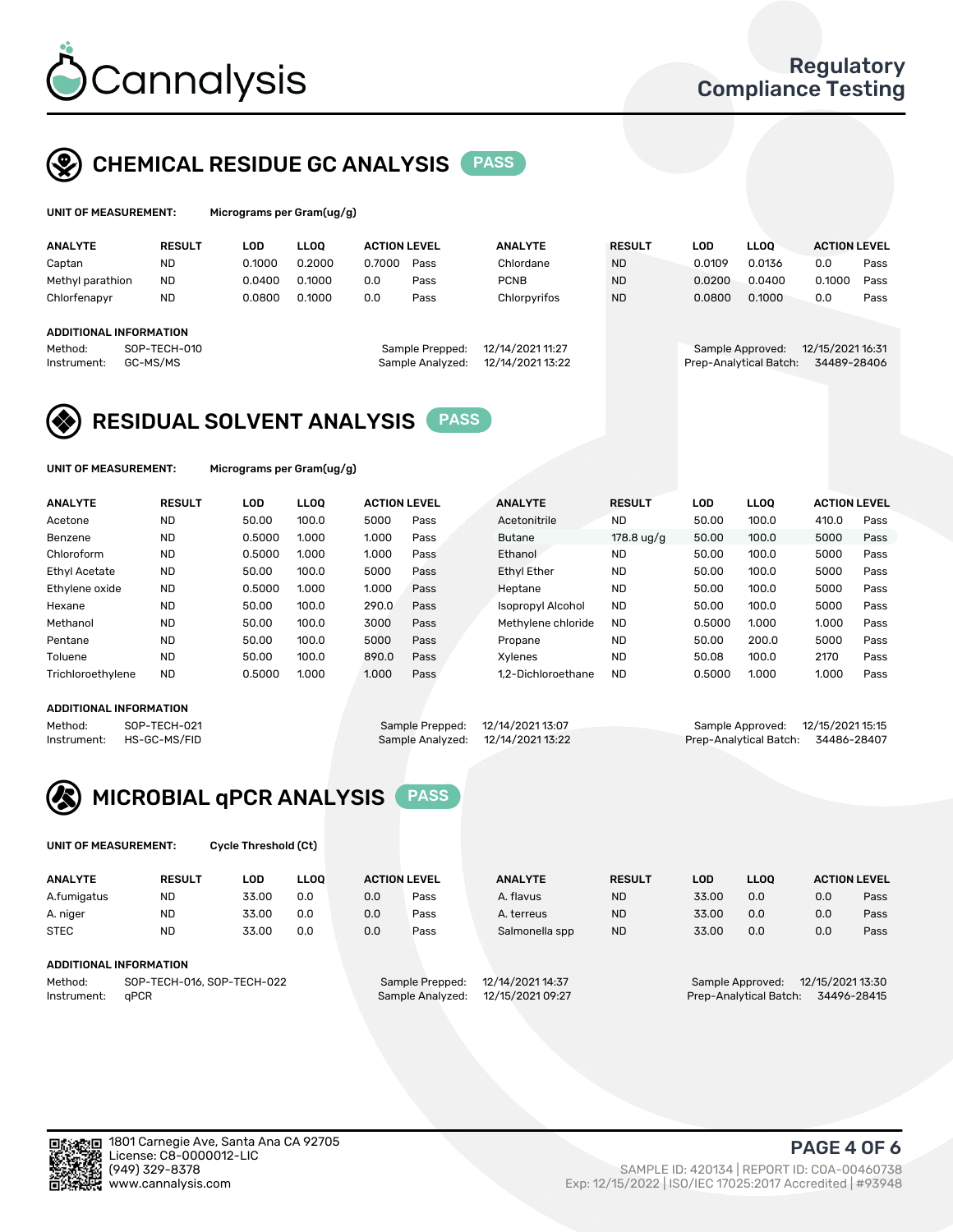



| UNIT OF MEASUREMENT:                                                                                     | Micrograms per Gram(ug/g) |             |                                                    |                                      |               |            |                                            |                                 |
|----------------------------------------------------------------------------------------------------------|---------------------------|-------------|----------------------------------------------------|--------------------------------------|---------------|------------|--------------------------------------------|---------------------------------|
| <b>ANALYTE</b><br><b>RESULT</b>                                                                          | LOD                       | <b>LLOO</b> | <b>ACTION LEVEL</b>                                | <b>ANALYTE</b>                       | <b>RESULT</b> | <b>LOD</b> | <b>LLOQ</b>                                | <b>ACTION LEVEL</b>             |
| <b>ND</b><br>Arsenic                                                                                     | 0.0120                    | 0.1000      | 0.2000<br>Pass                                     | Cadmium                              | <b>ND</b>     | 0.0072     | 0.0500                                     | 0.2000<br>Pass                  |
| <b>ND</b><br>Lead                                                                                        | 0.0068                    | 0.0500      | 0.5000<br>Pass                                     | Mercury                              | <b>ND</b>     | 0.0060     | 0.0500                                     | 0.1000<br>Pass                  |
| ADDITIONAL INFORMATION<br>SOP-TECH-013<br>Method:<br>ICP-MS<br>Instrument:<br><b>MYCOTOXINS ANALYSIS</b> |                           |             | Sample Prepped:<br>Sample Analyzed:<br><b>PASS</b> | 12/14/2021 10:29<br>12/14/2021 11:27 |               |            | Sample Approved:<br>Prep-Analytical Batch: | 12/14/2021 16:41<br>34484-28398 |

UNIT OF MEASUREMENT: Micrograms per Kilogram(ug/kg)

| <b>ANALYTE</b>          | <b>RESULT</b> | LOD   | <b>LLOO</b> | <b>ACTION LEVEL</b> |      | <b>ANALYTE</b> | <b>RESULT</b> | LOD   | <b>LLOO</b> | <b>ACTION LEVEL</b> |      |
|-------------------------|---------------|-------|-------------|---------------------|------|----------------|---------------|-------|-------------|---------------------|------|
| Aflatoxin B1            | <b>ND</b>     | 1.000 | 2.000       |                     | N/A  | Aflatoxin B2   | <b>ND</b>     | 2.000 | 5.000       |                     | N/A  |
| Aflatoxin G1            | <b>ND</b>     | 2.000 | 5.000       |                     | N/A  | Aflatoxin G2   | <b>ND</b>     | 2.000 | 5.000       |                     | N/A  |
| <b>Total Aflatoxins</b> | <b>ND</b>     | 10.00 | 14.00       | 20.00               | Pass | Ochratoxin A   | <b>ND</b>     | 1.000 | 2.000       | 20.00               | Pass |
|                         |               |       |             |                     |      |                |               |       |             |                     |      |
| ADDITIONAL INFORMATION  |               |       |             |                     |      |                |               |       |             |                     |      |

Method: SOP-TECH-020 Sample Prepped: 12/14/2021 13:02 Sample Approved: 12/15/2021 16:25 Instrument: LC-MS/MS Sample Analyzed: 12/14/2021 13:23 Prep-Analytical Batch: 34492-28408

# FILTH & FOREIGN MATERIAL ANALYSIS PASS

UNIT OF MEASUREMENT: Filth and Foreign Matter (%, #/3g)

| <b>ANALYTE</b>                                              | <b>RESULT</b> | LOD | <b>LLOO</b> | <b>ACTION LEVEL</b>                                                         |      | <b>ANALYTE</b> | <b>RESULT</b> | LOD                                                                           | LLOO | <b>ACTION LEVEL</b> |      |
|-------------------------------------------------------------|---------------|-----|-------------|-----------------------------------------------------------------------------|------|----------------|---------------|-------------------------------------------------------------------------------|------|---------------------|------|
| IF RH ME                                                    | <b>ND</b>     | 0.0 | 0.0         | 1.000                                                                       | Pass | <b>IFM</b>     | <b>ND</b>     | 0.0                                                                           | 0.0  | 25.00               | Pass |
| Mold                                                        | <b>ND</b>     | 0.0 | 0.0         | 25.00                                                                       | Pass | <b>SSCD</b>    | <b>ND</b>     | 0.0                                                                           | 0.0  | 25.00               | Pass |
| <b>ADDITIONAL INFORMATION</b>                               |               |     |             |                                                                             |      |                |               |                                                                               |      |                     |      |
| Method:<br>SOP-TECH-009<br>Instrument:<br>Visual Inspection |               |     |             | 12/14/2021 12:20<br>Sample Prepped:<br>12/14/2021 12:21<br>Sample Analyzed: |      |                |               | 12/14/2021 12:23<br>Sample Approved:<br>34493-28402<br>Prep-Analytical Batch: |      |                     |      |



PAGE 5 OF 6